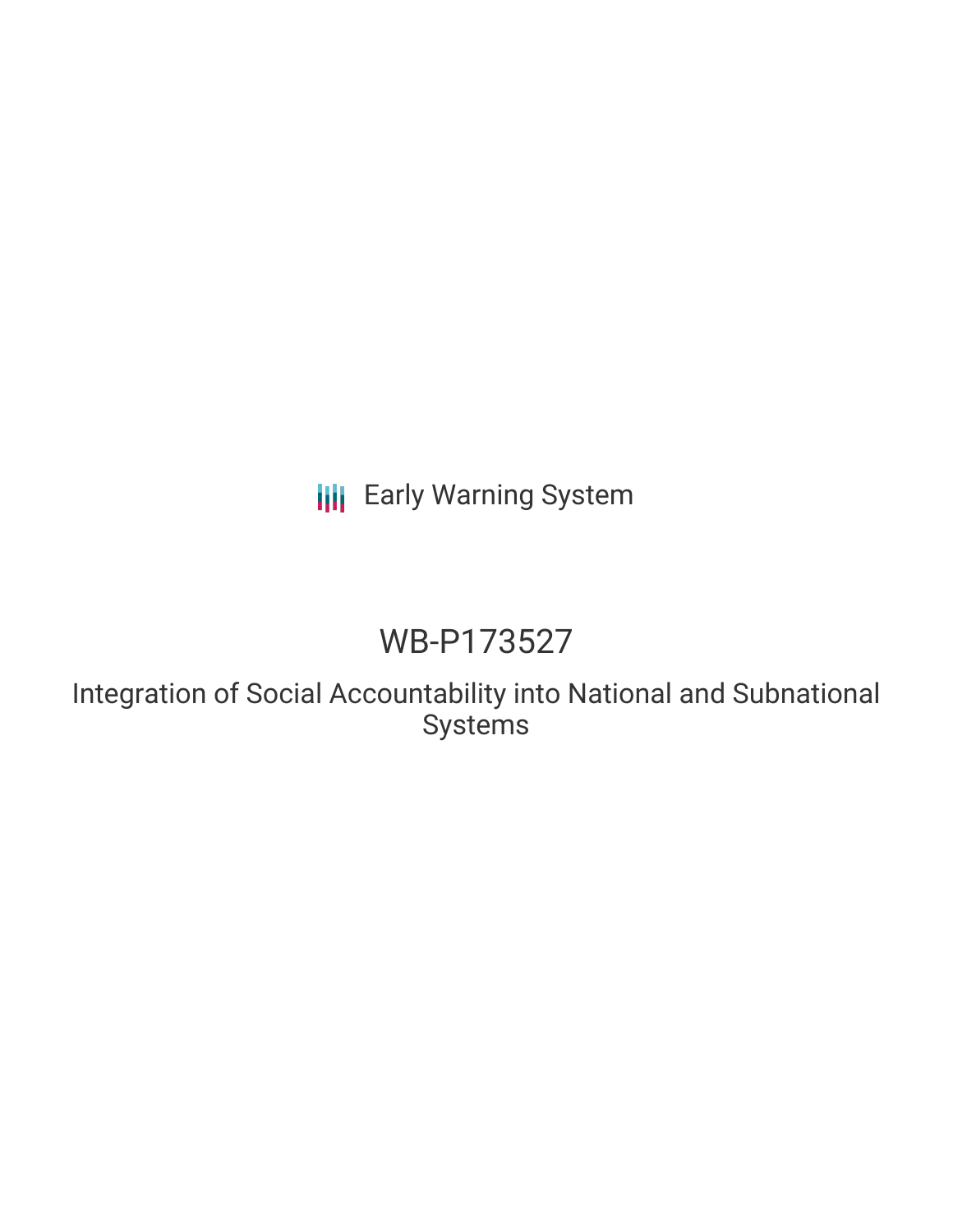

## **Quick Facts**

| <b>Countries</b>              | Cambodia               |
|-------------------------------|------------------------|
| <b>Financial Institutions</b> | World Bank (WB)        |
| <b>Status</b>                 | Active                 |
| <b>Bank Risk Rating</b>       | $\mathsf{C}$           |
| <b>Borrower</b>               | Government of Cambodia |
| <b>Sectors</b>                | Law and Government     |
| <b>Project Cost (USD)</b>     | \$1.72 million         |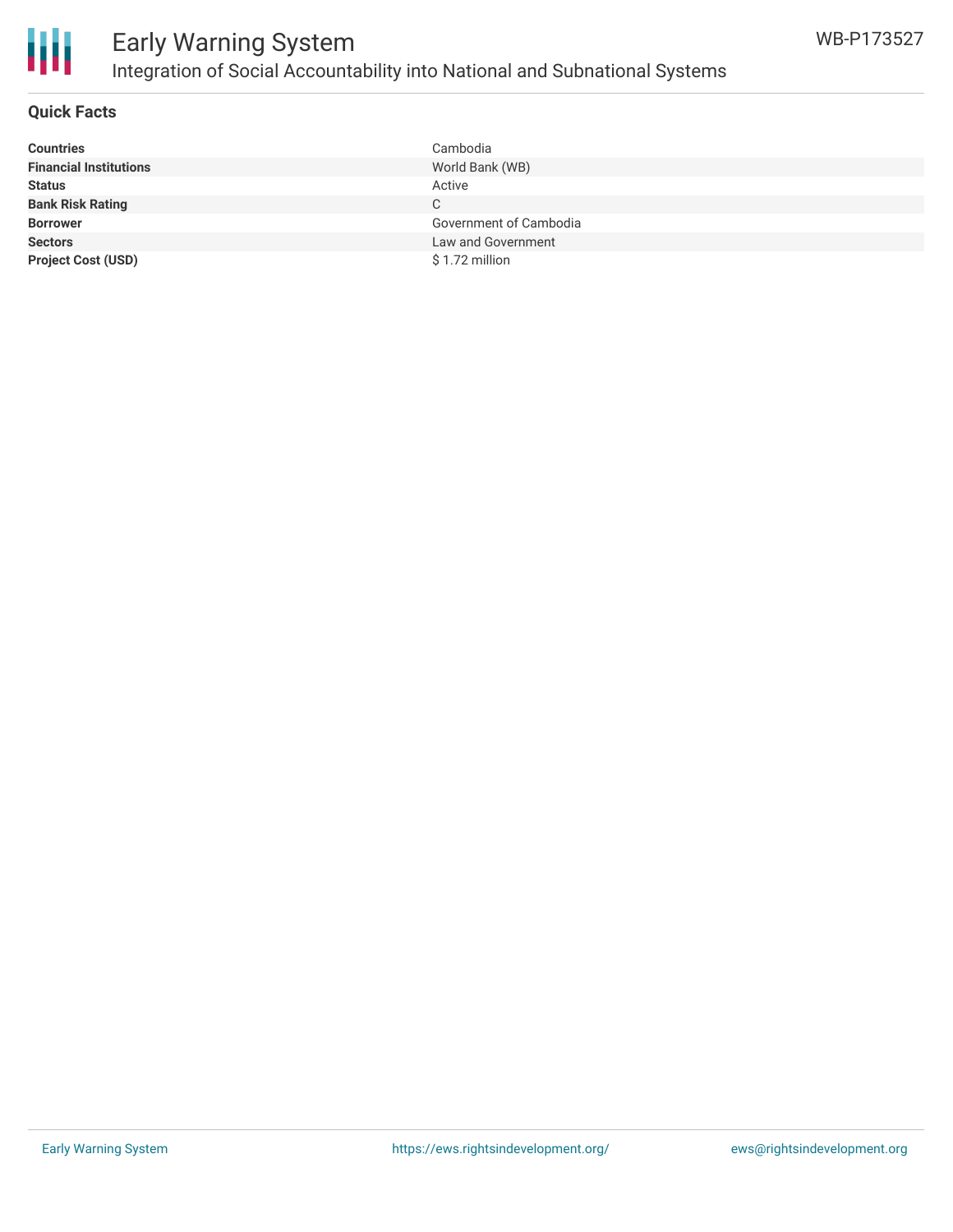

# **Project Description**

According to bank documents, the project aims to "improve the performance of public service providers through the development and institutionalization of national and sub-national government systems for improved transparency, strengthened citizen engagement and responsive action."

The project main components include "the annual cycle of social accountability activities: (1) Transparency and access to information; (2) Citizen monitoring; and (3) Implementation of Joint Accountability Action Plans (JAAPs). Components (4) Training and capacity development, and (5) National and subnational coordination and partnership support, provide overarching support to building the capacity required to implement the planned activities and sustain them beyond the duration of this project."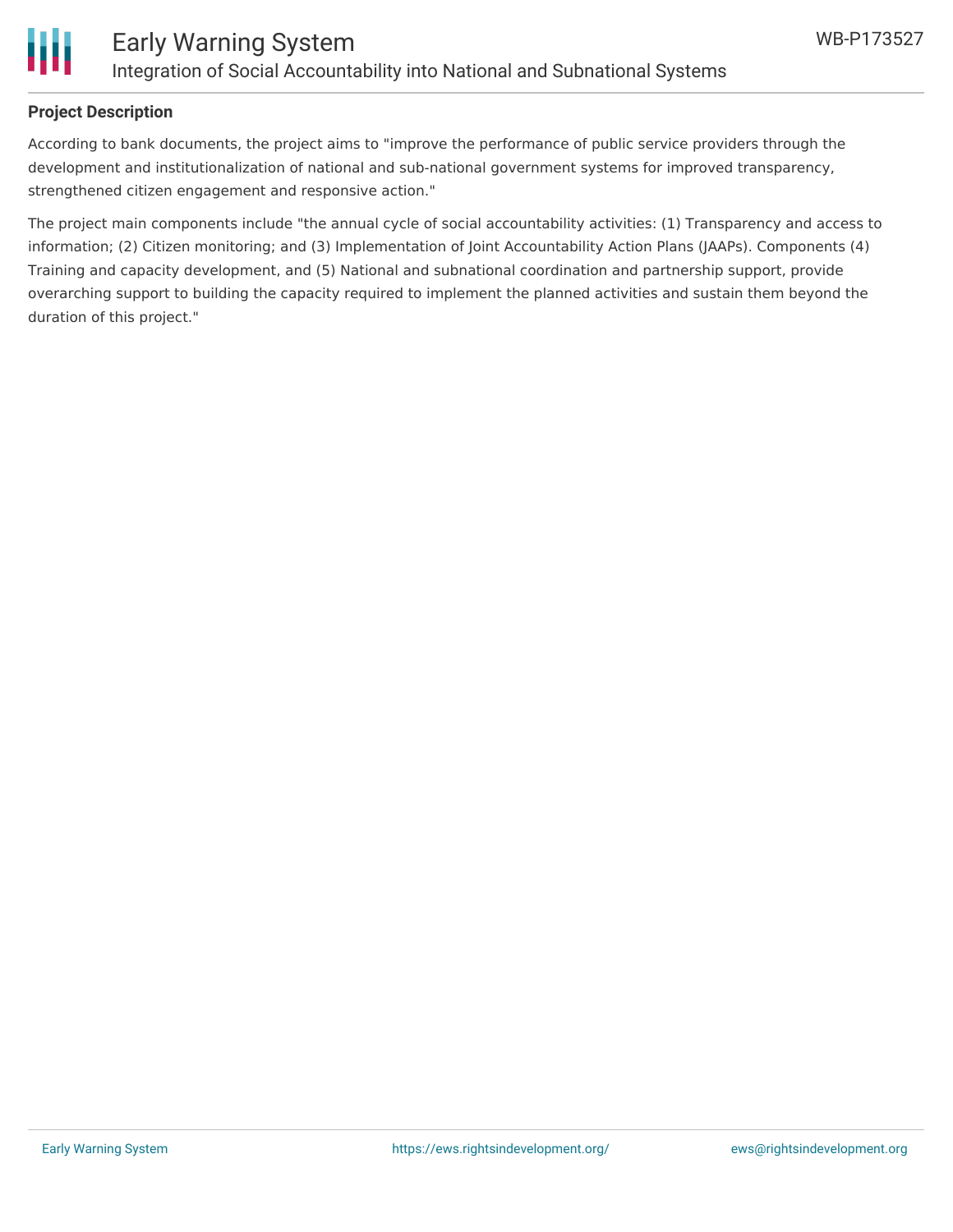

## **Investment Description**

World Bank (WB)

Co-financing: Cambodia Social Accountabilty and Service Delivery US\$ 1.72 million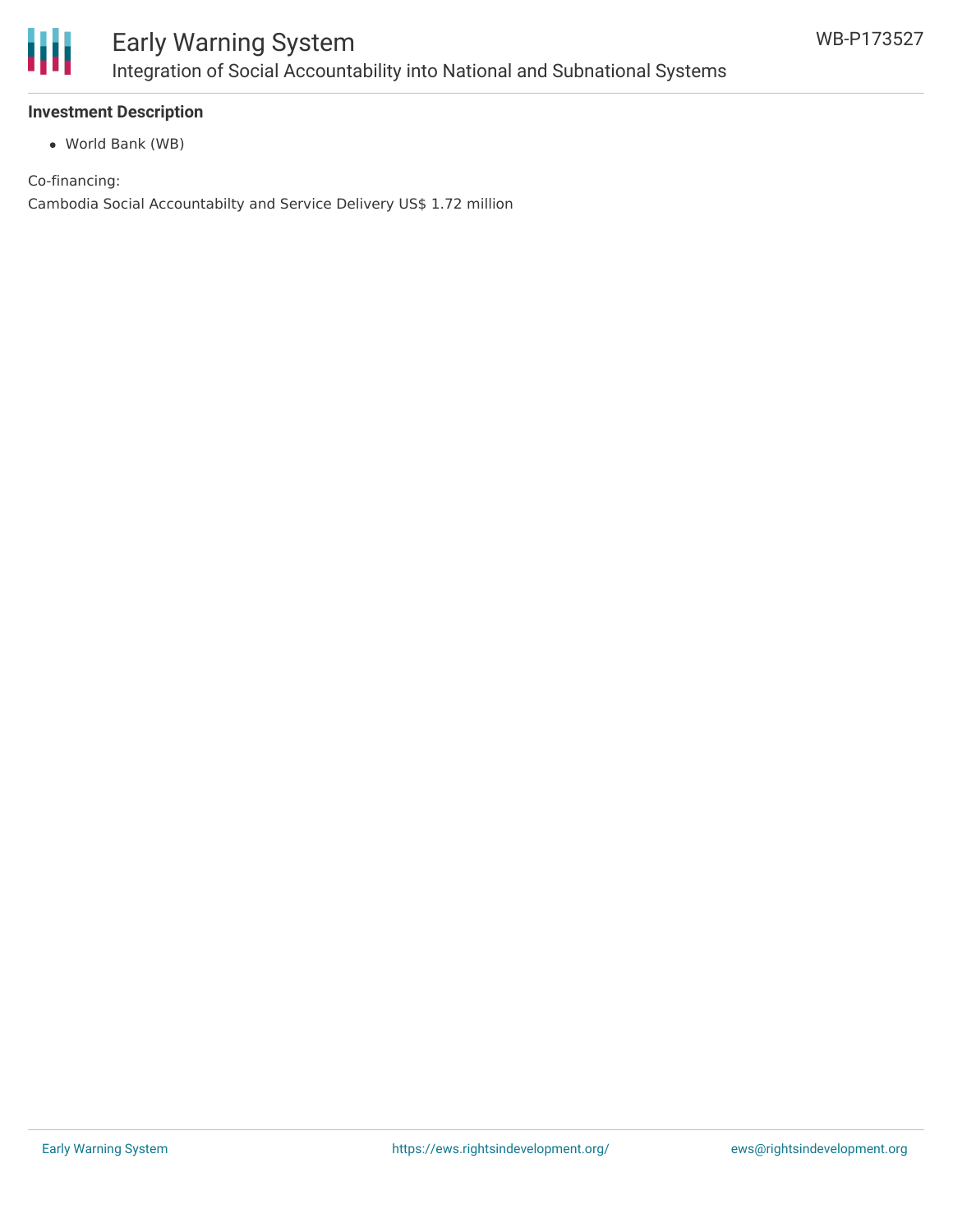

# **Contact Information**

World Bank Erik Caldwell Johnson Senior Social Development Specialist 5721 1314

Borrower/Client/Recipient Ministry of Economy and Finance Hem Vanndy, Undersecretary of State 023724664, hemvanndy@hotmail.com

Implementing Agencies National Committee for Subnational Democratic Development Secretariat (NCDDS) Ngan Chamroeun, Secretary of State 855012489993, nan.chamroeun@ncdd.gov.kh

## **ACCOUNTABILITY MECHANISM OF WORLD BANK**

The World Bank Inspection Panel is the independent complaint mechanism and fact-finding body for people who believe they are likely to be, or have been, adversely affected by a World Bank-financed project. If you submit a complaint to the Inspection Panel, they may investigate to assess whether the World Bank is following its own policies and procedures for preventing harm to people or the environment. You can contact the Inspection Panel or submit a complaint by emailing ipanel@worldbank.org. You can learn more about the Inspection Panel and how to file a complaint at: http://ewebapps.worldbank.org/apps/ip/Pages/Home.aspx.